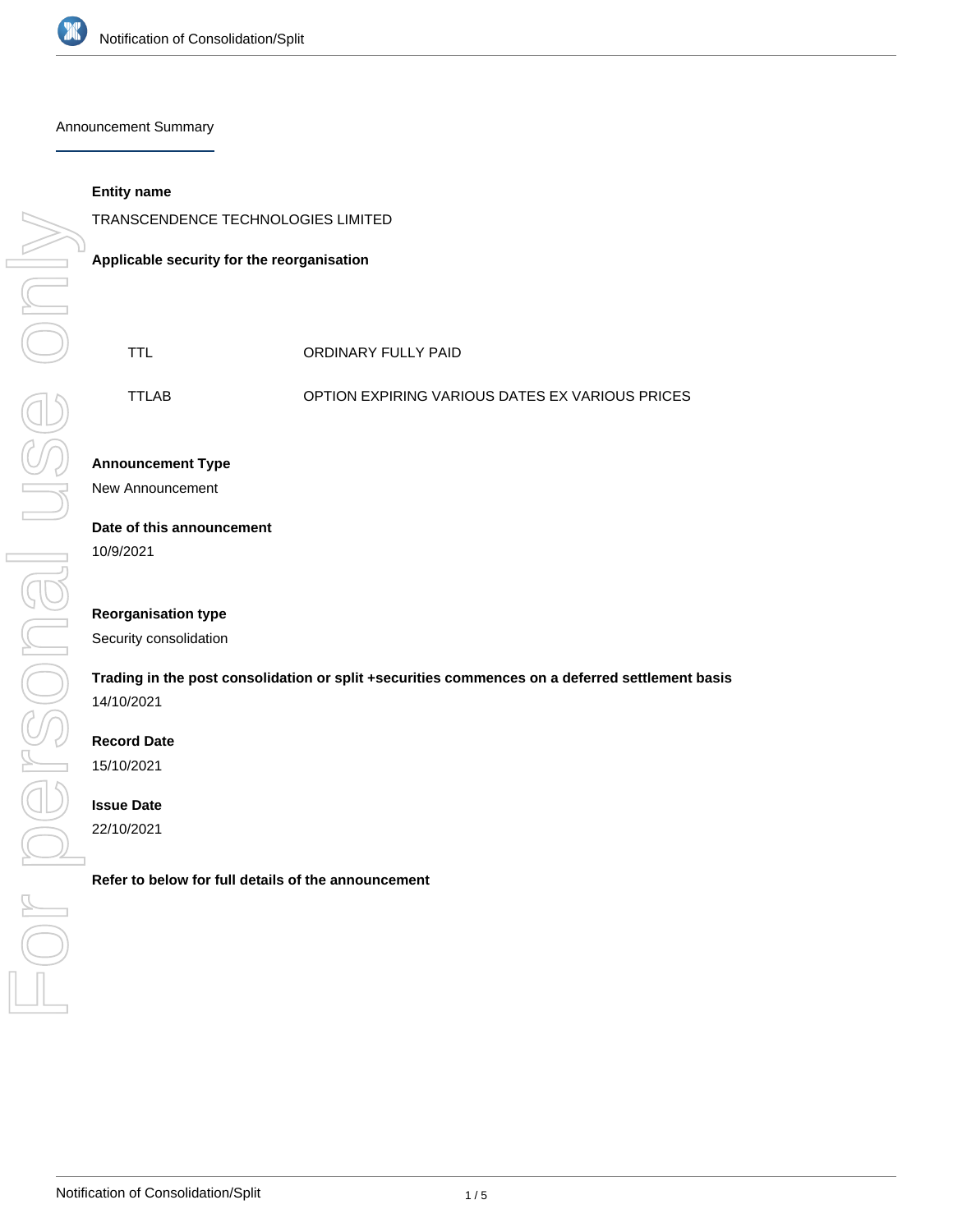

Breonal

Announcement Details

Part 1 - Entity and announcement details

### **1.1 Name of +Entity**

TRANSCENDENCE TECHNOLOGIES LIMITED

**1.2 Registered Number Type** ABN

**Registration Number**

57096781716

**1.3 ASX issuer code** TTL

**1.4 The announcement is** New announcement

# **1.5 Date of this announcement**

10/9/2021

**1.6 Securities affected by the consolidation or split**

| <b>ASX +Security Code</b> | <b>ASX +Security Description</b> |
|---------------------------|----------------------------------|
| TTL.                      | ORDINARY FULLY PAID              |

TTLAB OPTION EXPIRING VARIOUS DATES EX VARIOUS PRICES

Part 2 - Approvals For personal use only

- **2.1 Are any of the below approvals required for the consolidation or split before business day 0 of the timetable?**
- **Security holder approval**
- **Court approval**  $\bullet$
- $\bullet$ **Lodgement of court order with +ASIC**
- $\bullet$ **ACCC approval**
- $\bullet$ **FIRB approval**
- $\bullet$ **Another approval/condition external to the entity required to be given/met before business day 0 of the timetable for the consolidation or split.**

Yes

**2.2 Approvals**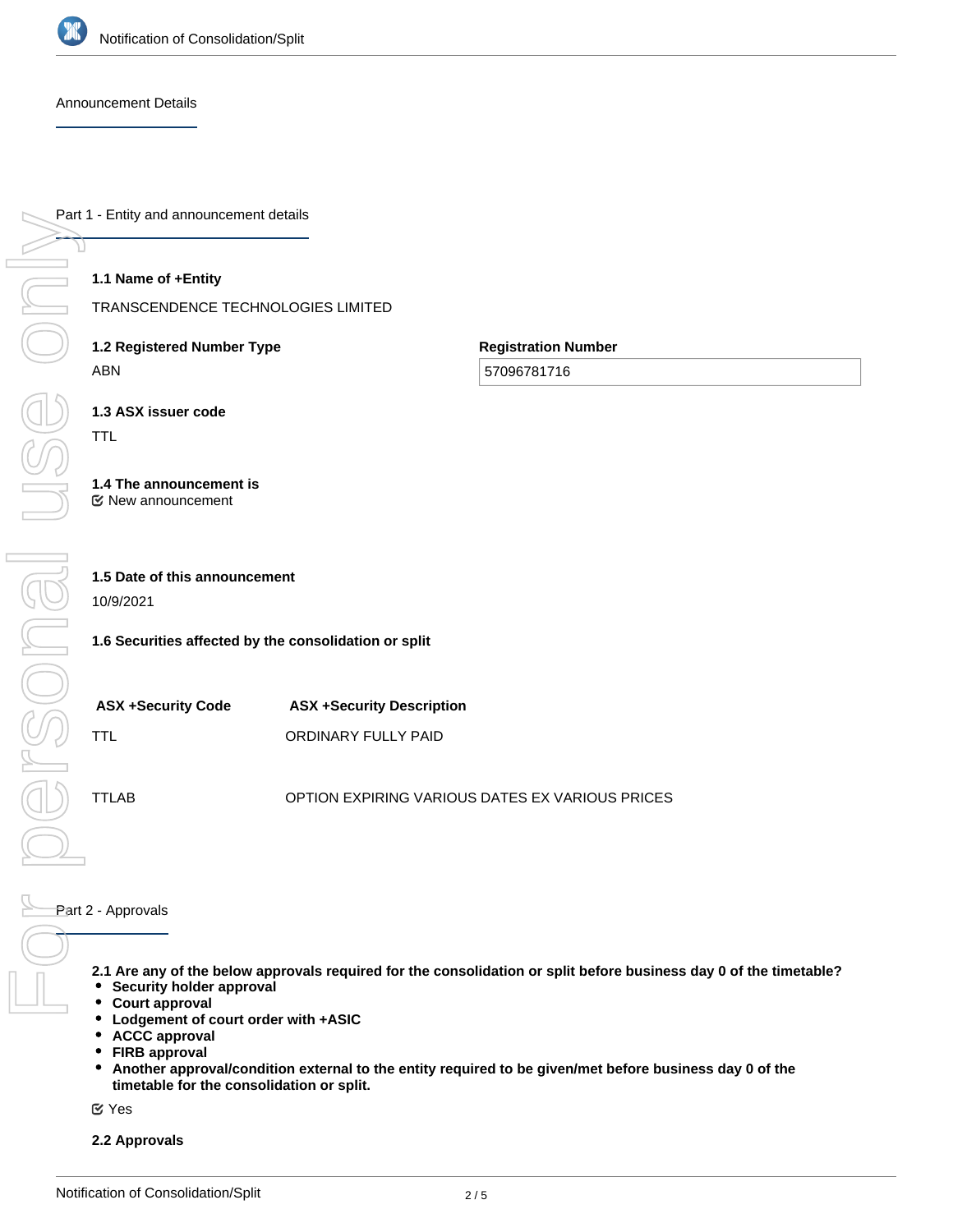

| <b>Approval/Condition</b> | Date for determination | Is the date estimated or | Approval                |
|---------------------------|------------------------|--------------------------|-------------------------|
| +Security holder approval | 12/10/2021             | actual?                  | received/condition met? |
|                           |                        | $\mathfrak{S}$ Actual    | No                      |

#### **Comments**

Shareholder approval required for the share consolidation

Part 3 - Consolidation or split timetable and details For personal use only

### **3.1 +Record date**

15/10/2021

**3.2 Date of +security holder meeting** 12/10/2021

### **3.2a Effective date of consolidation or split**

#### 12/10/2021

#### **3.3 Last day for trading in the pre consolidation or split +securities**

13/10/2021

**3.4 Trading in the post consolidation or split +securities commences on a deferred settlement basis.**

14/10/2021

### **3.5 Record date**

15/10/2021

Dersonal

**3.6 First day for entity to update its register and to send holding statements to +security holders reflecting the change in the number of +securities they hold.**

18/10/2021

**3.7 Last day for entity to update its register and send holding statements to +security holders reflecting the change in the number of +securities they hold and to notify ASX that this has occurred. (+Issue Date)**

22/10/2021

#### **3.8 Trading starts on a normal T+2 basis**

25/10/2021

**3.9 First settlement of trades conducted on a +deferred settlement basis and on a normal T+2 basis** 27/10/2021

**4.1a Consolidation ratio: the +securities will be consolidated on the basis that every**

Part 4 - Event type and details

**4.1 The event is**

+Security consolidation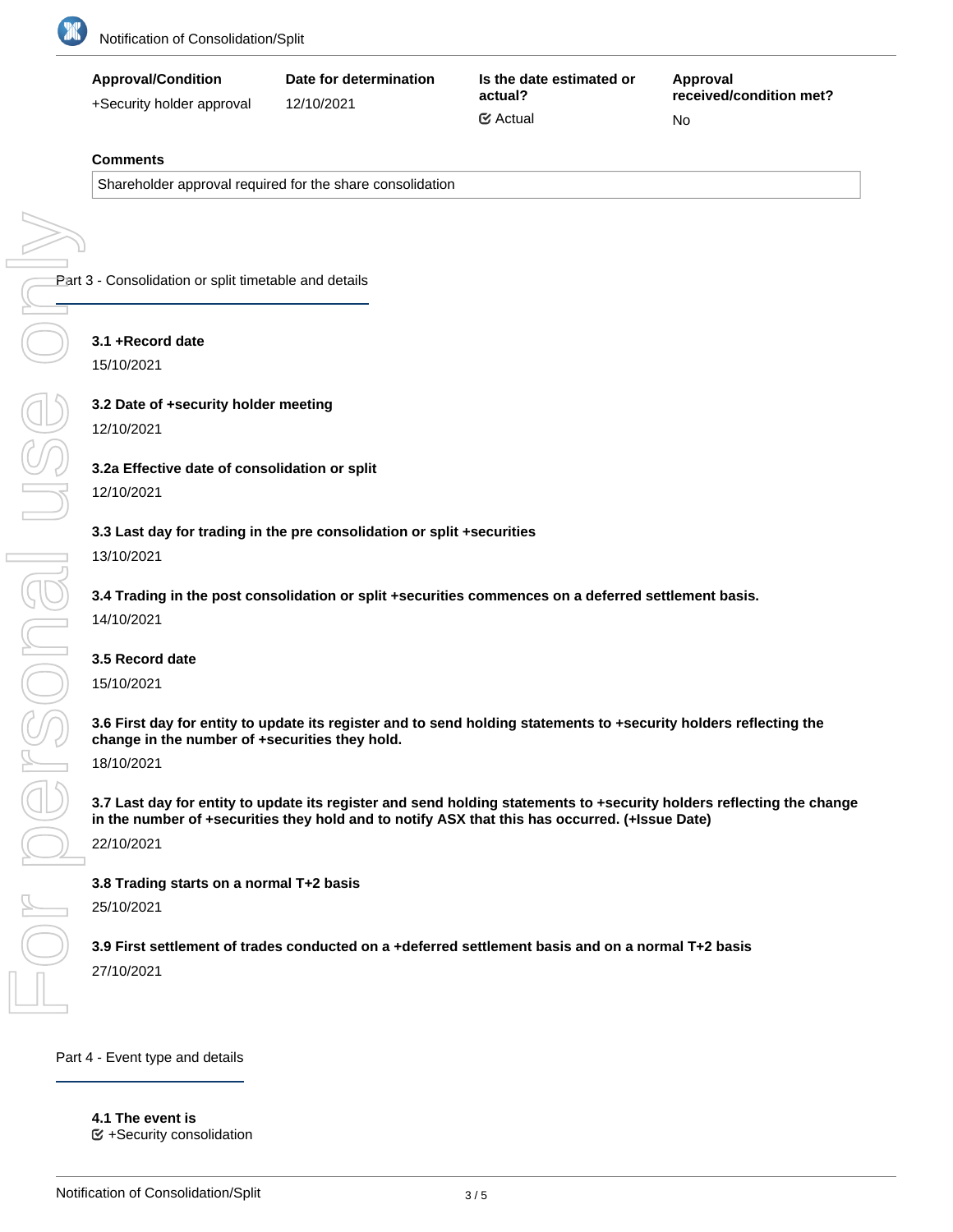

# **4.1a Consolidation ratio: the +securities will be consolidated on the basis that every**

# 3

1

# **(pre-consolidation) +securities will be consolidated into**

# **(post-consolidation) +security (/ies).**

### **4.2 Scrip fraction rounding**

Fractions rounded up to the next whole number

Part 5 - +Securities on issue before and after consolidation or split

# **5.1 +Securities on issue before and after the consolidation or split**

| <b>ASX +Security Code</b><br>TTL      | <b>ASX +Security Description</b><br>ORDINARY FULLY PAID                             |                                                              |                                             |
|---------------------------------------|-------------------------------------------------------------------------------------|--------------------------------------------------------------|---------------------------------------------|
| Quoted/unguoted<br><b>E</b> Quoted    | Number on issue pre<br>consolidation or split<br>173,720,669                        | Number on issue post<br>consolidation or split<br>60,783,999 | <b>Estimate/Actual</b><br><b></b> Estimated |
| <b>ASX +Security Code</b><br>TTLAB    | <b>ASX +Security Description</b><br>OPTION EXPIRING VARIOUS DATES EX VARIOUS PRICES |                                                              |                                             |
| Quoted/unguoted<br><b></b> ∉ Unquoted | Number on issue pre<br>consolidation or split<br>42,840,240                         | Number on issue post<br>consolidation or split<br>6,298,111  | <b>Estimate/Actual</b><br><b></b> Estimated |
| 5.2 Exercise price of options         |                                                                                     |                                                              |                                             |

| <b>ASX +Security Code</b>           | <b>ASX +Security Description</b>                |                                               |  |
|-------------------------------------|-------------------------------------------------|-----------------------------------------------|--|
| TTLAB                               | OPTION EXPIRING VARIOUS DATES EX VARIOUS PRICES |                                               |  |
| Quoted/unguoted<br><b></b> ⊎nquoted | Exercise price pre consolidation or<br>split    | Exercise price post consolidation or<br>split |  |
|                                     | AUD 0.00000000                                  | AUD 0.09100000                                |  |

Part 6 - Further information

# **6.1 Further information relating to the consolidation or split**

Note: The number of Unquoted Options on issue prior to the share consolidation is 18,000,000 (not 42,840,240 as stated in the issued capital section of this form)